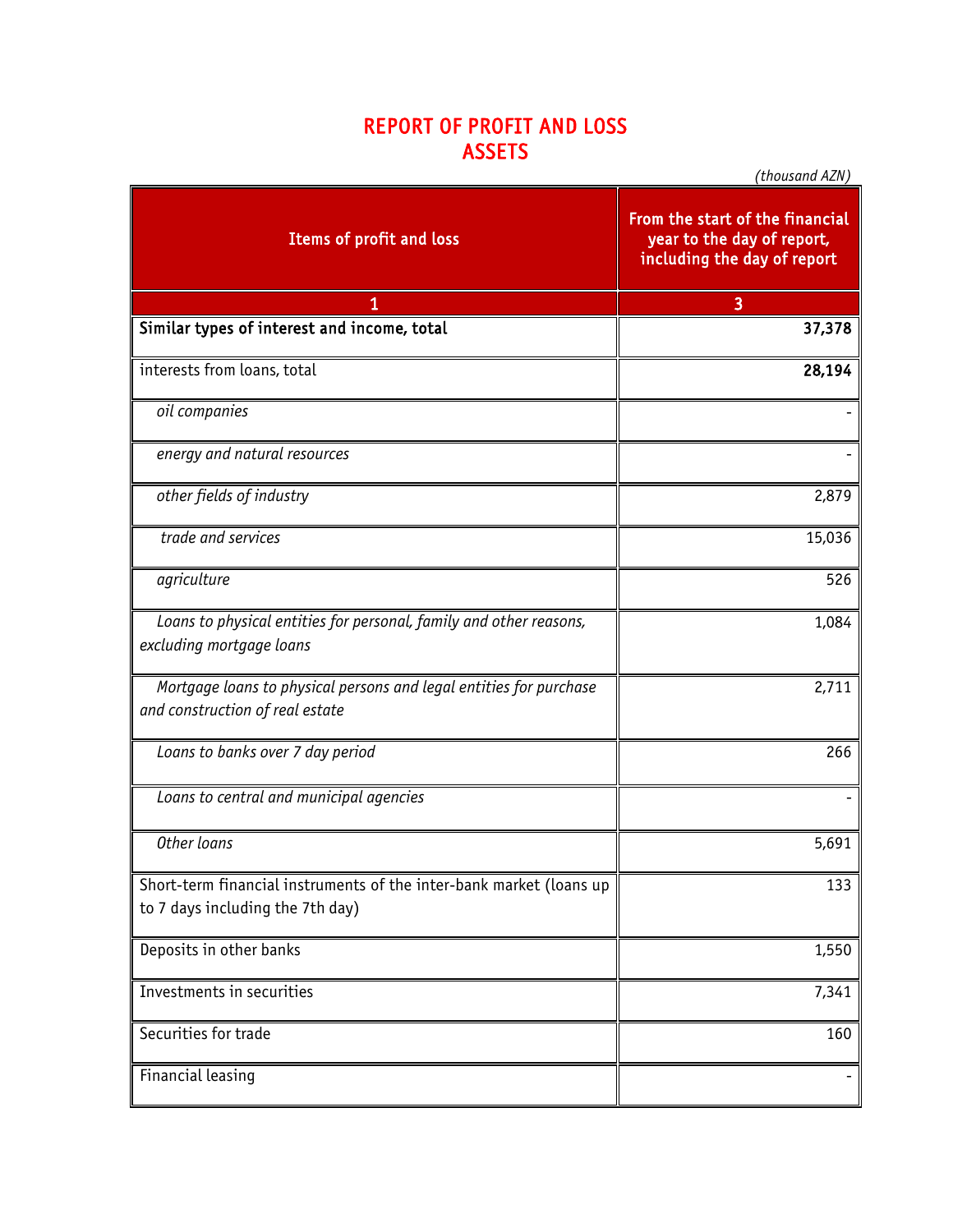| Interests and associated costs, total                                                                          | 10,934 |
|----------------------------------------------------------------------------------------------------------------|--------|
|                                                                                                                | 8,488  |
| Deposit interests, total<br>Demand deposits of legal entities (including all current and check<br>accounts)    | 241    |
| Demand deposits of physical persons                                                                            | 17     |
| Time deposits of legal entities and physical persons                                                           | 8,229  |
| Loans of the Central Bank                                                                                      | 436    |
| Short-term financial instruments of the inter-bank market (loans up<br>to 7 days including the 7th day)        |        |
| Deposits of banks                                                                                              | 412    |
| Loans to banks over 7 day period                                                                               | 909    |
| Loans obtained from international financial institution including<br>the loans of other financial institutions | 226    |
| Deposits and loans of central and municipal agencies                                                           | 62     |
| Mortgage loans received by the bank                                                                            |        |
| Subordination and similar debts liabilities issued by the bank                                                 |        |
| Other costs associated with the interests                                                                      | 401    |
| Net profit from the interest                                                                                   | 26,443 |
| Non-interest income, total                                                                                     | 6,941  |
| Commission income from accounts services                                                                       | 1,322  |
| Net profit from currency operations including the exchange rate                                                | 2,601  |
| Commission income from other types of service                                                                  | 2,012  |
| Other types of non-interest income                                                                             | 1,007  |
| 5. Non-interest costs, total                                                                                   | 11,433 |
| Salary and other types of compensation, total                                                                  | 4,144  |